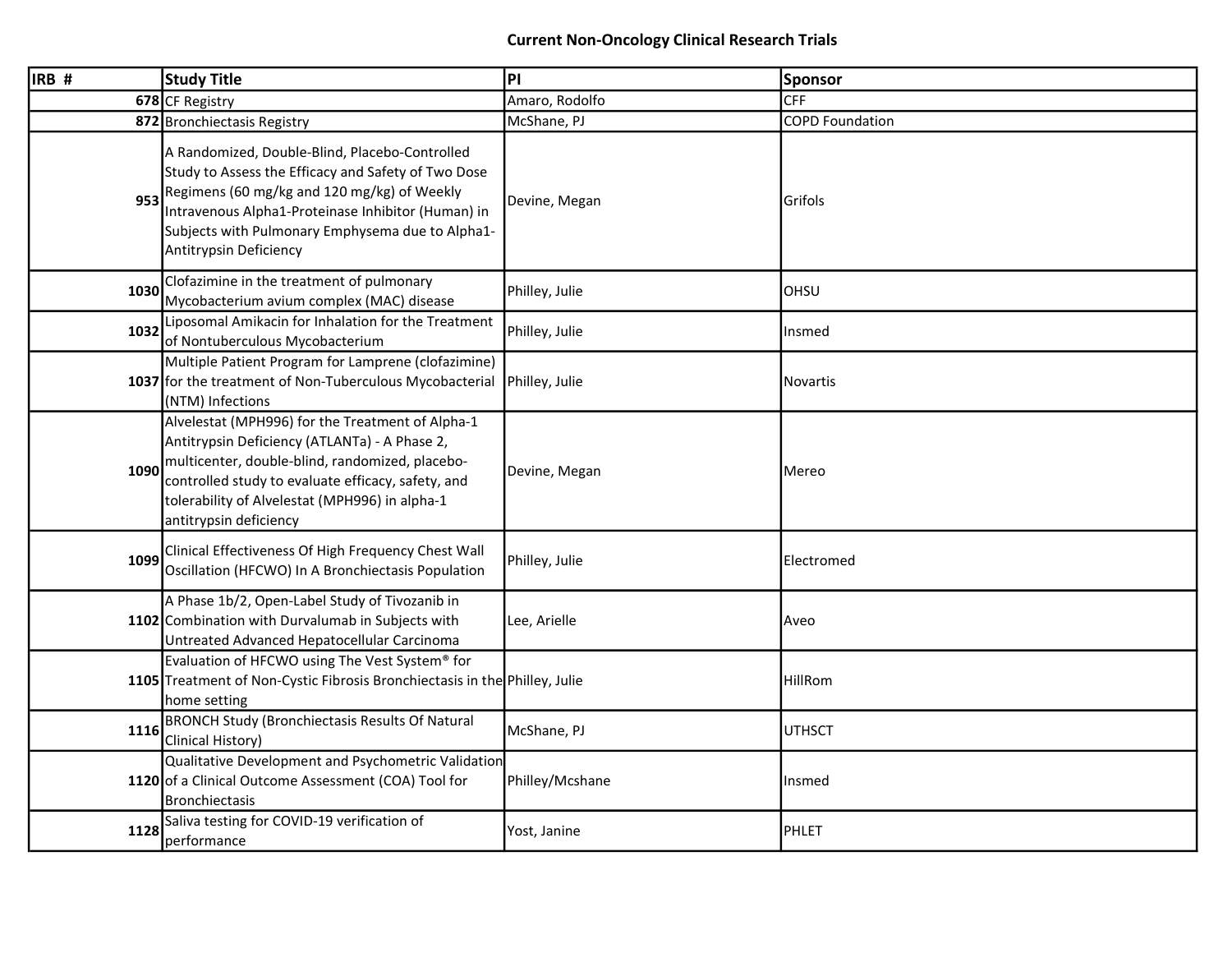|          | ASPEN - A Phase 3, Randomized, Double-Blind,<br>Placebo-Controlled Study to Assess the Efficacy,<br>2020-052 Safety, and Tolerability of Brensocatib Administered<br>Once Daily for 52 Weeks in Subjects With Non-Cystic<br>Fibrosis Bronchiectasis                                                                                                                                     | McShane, PJ    | <b>I</b> nsmed          |
|----------|-----------------------------------------------------------------------------------------------------------------------------------------------------------------------------------------------------------------------------------------------------------------------------------------------------------------------------------------------------------------------------------------|----------------|-------------------------|
|          | Study of RHB-204 for the Treatment of Pulmonary<br>2020-061 Mycobacterium avium Complex (MAC) Disease in<br><b>Adults with Nodular Bronchiectasis (CleaR-MAC Trial)</b>                                                                                                                                                                                                                 | McShane, PJ    | Redhill Biopharma       |
|          | <b>SIMPLIFY</b> - A master protocol to test the impact of<br>2020-062 discontinuing chronic therapies in people with cystic<br>fibrosis on highly effective CFTR modulator therapy                                                                                                                                                                                                      | Couch, Leslie  | <b>CFF</b>              |
|          | <b>ENCORE 416 - A Randomized, Double-Blind, Placebo-</b><br>Controlled, Active Comparator, Multicenter Study to<br><b>Evaluate the Efficacy and Safety of an Amikacin</b><br>2021-002 Liposome Inhalation Suspension (ALIS)-Based<br>Regimen in Adult Subjects with Newly Diagnosed<br>Nontuberculous Mycobacterial (NTM) Lung Infection<br>Caused by Mycobacterium avium Complex (MAC) | Philley, Julie | Insmed                  |
| 2021-005 | <b>ARISE 415 - A Randomized, Double-Blind, Placebo-</b><br>Controlled, Active Comparator, Multicenter Study to<br>Validate Patient-Reported Outcome Instruments in<br><b>Adult Subjects with Newly Diagnosed</b><br>Nontuberculous Mycobacterial (NTM) Lung Infection<br>Caused by Mycobacterium avium Complex (MAC)                                                                    | Philley, Julie | Insmed                  |
|          | AR-501-001 - A Phase 1/2a randomized, double-blind,<br>two-part, dose-ascending, multicenter study of the<br>2021-009 safety and pharmacokinetics of AR-501 (gallium<br>citrate), administered via inhalation, in healthy adult<br>and P. aeruginosa infected cystic fibrosis subjects                                                                                                  | Couch, LEslie  | Aridis                  |
| 2021-019 | EVA-29879-01 - Qualitative Interviews to Inform<br>Clinical Outcome Assessment (COA) Strategy and<br>Measurement(s) in Patients with Treatment-<br>Refractory Nontuberculous Mycobacterial (NTM)<br>Lung Disease caused by Mycobacterium avium<br>Complex (MAC)                                                                                                                         | Philley, Julie | <b>AN2 Therapeutics</b> |